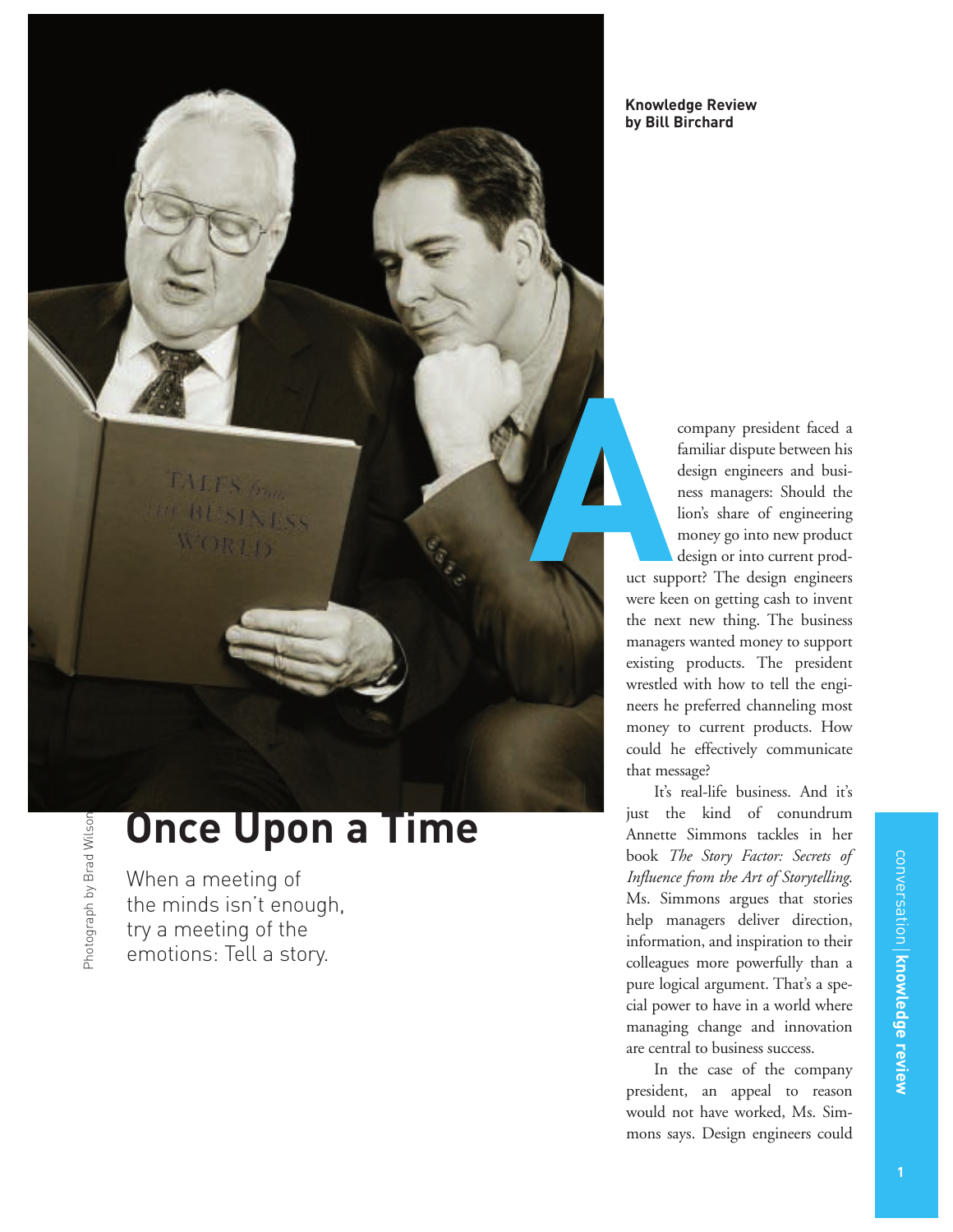## **Bill Birchard**

(bbirchard@aol.com) is a writer in Amherst, N.H., whose work has appeared in *Fast Company*, *CFO*, and other publications. He is coauthor, with David A. Nichol, M.D., of *The One-Minute Meditator: Relieving Stress and Finding Meaning in Everyday Life* (Perseus Publishing, 2001) and, with Marc J. Epstein, of *Counting What Counts: Turning Corporate Accountability to Competitive Advantage* (Perseus Publishing, 1999).

have responded with charts and statistics advocating their side. Nor would issuing a directive have won the day. The designers, as sophisticated knowledge workers, would have found subtle ways to resist.

To get past this behavior, the president knew he had to play partly to his designers' imaginations and emotions. So he told them the briefest of stories: "The early bird gets the worm, but something that is just as true — and people don't talk about as much — is that the second mouse gets the cheese!"

"The first mouse gets his head squished," he added. "I don't want to be the first mouse. I want to be the second. I want our company to be smart about where we put our resources. Let someone else be first; second is where the money is."

With an image of rodent roadkill, he got his point across in a colorful, amusing, right-brain way. As Ms. Simmons writes, influencing people through scientific analysis is a "push" strategy. It requires the speaker to convince the listener through cold, hard facts. That sets up an antagonistic conversation. Storytelling is a "pull" strategy, coaxing listeners — disarming them, even — into imagining outcomes toward which facts would not lead them.

Stories, which may embellish or emphasize a certain point of view, are central for making sense of the world around us. Authors like Annette Simmons note that people are raised on stories and see their lives as an ongoing story. As Robert Fulford, author of *The Triumph of Narrative: Storytelling in the Age of Mass Culture*, says, "To discover we have no story is to acknowledge that our existence is meaningless, which we may find unbearable."

That's not to reject the value in facts, of course, but simply to recognize their limits in influencing people. Compared to facts, stories often better convey meaning, better create sense out of chaotic experience, better establish rapport among the speaker and listeners. Stories flick a switch in adults that can bring them back to a childlike open-mindedness — and make them less resistant to experimentation and change. Witness the success of Spencer Johnson's *Who Moved My Cheese? An Amazing Way to Deal with Change in Your Work and in Your Life*. The messages in the book about the pain of change aren't new. It's how the story is told that keeps this simple book on the bestseller

list four years after its publication.

Stephen Denning, author of *The Springboard: How Storytelling Ignites Action in Knowledge-Era Organizations* and the head of knowledge management at the World Bank, maintains that stories engage listeners as participants, rather than spectators. The story invites them to join the experience, and to grow from it. Mr. Denning argues that listeners co-create the story. They actually visualize themselves acting on the mental stage the storyteller has set up.

n business, stories are useful in many kinds of communication — to explain, inspire, educate, n business, stories are useful in<br>
many kinds of communication<br>
— to explain, inspire, educate,<br>
train, convince, schmooze, mentor, and, obviously, entertain. Stories used in a business context are perhaps most widely thought of as a means to sustain company cultures. Hero stories abound in corporations, for example, stressing integrity in the face of an ethical dilemma; extraordinary service that delights and surprises the customer; and empathy and kindness extended to employees by their leaders.

Peg C. Neuhauser, author of *Corporate Legends & Lore: The Power of Storytelling as a Management Tool*, tells the story of the hospital CEO who visited shivering steelworkers who were erecting an addition to the hospital in the middle of winter. He took pity on their discomfort and installed free coffee and hot-chocolate vending machines at the outdoor work site. In so doing, the CEO reinforced the caring culture he nurtured inside the hospital. Ms. Neuhauser says such stories become part of the "sacred bundle" of tales that guide employees in how to act toward customers, vendors, and each other.

strategy + business issue 27

strategy+business issue 27

conversation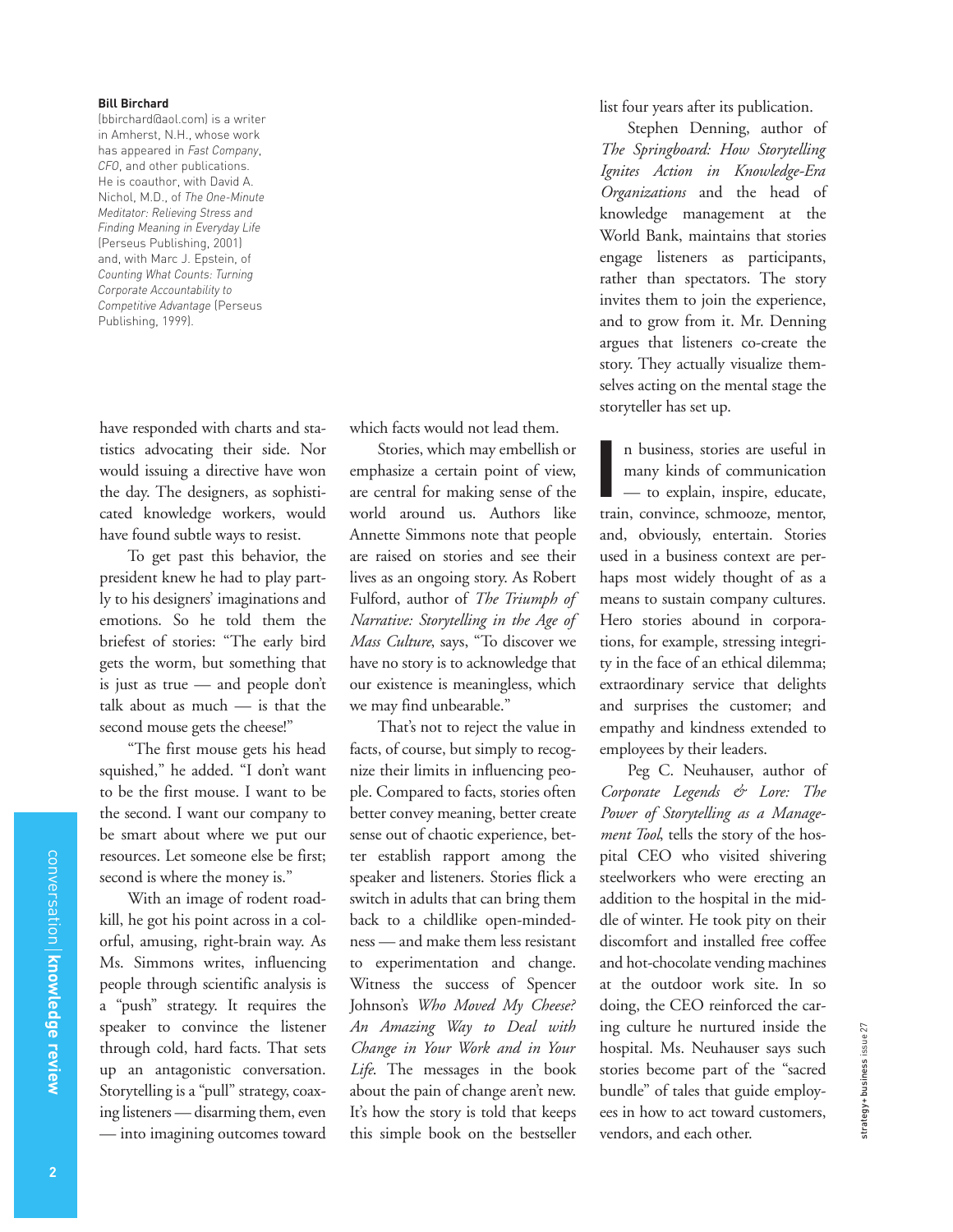## **Stories become part of the "sacred bundle" of tales that guide employees in how to act toward customers, vendors, and each other.**

Yiannis Gabriel, author of *Storytelling in Organizations: Facts, Fictions, and Fantasies*, suggests the power of culture-reinforcing tales. One of his stories goes like this: A new CEO has just joined a struggling corporation. Right before meeting with his vice presidents, he uproots a sign in the parking lot that reads "reserved for the CEO." He throws it on the table at the meeting and asks who put up the sign and all the other signs reserving spots for the VPs. "This is not the kind of leadership I will have around here," he says. By week's end, he fires the offending executive.

erhaps the most powerful role of stories today is to ignite and drive changes in erhaps the most powerful<br>role of stories today is to<br>ignite and drive changes in<br>management policy and practices. Mr. Denning describes his use of stories — imaginative anecdotes, really — to change his organization from being solely a lender of money to also offering its expertise in project implementation. The World Bank's clients, the poor nations of the world, need more than loans these days; they need knowledge about how to use those loans wisely. To help staff visualize what it means to provide implementation knowledge to clients, Mr. Denning relied on what he calls "springboard stories" — "sketchy vignettes that suggested a new vision and set of values for future client service."

Mr. Denning's goal was ambitious. He wanted the anecdotes he told to stir fresh ideas among the staff about how, placed in analogous situations, they would triumph over problems similar to those described in the stories. Yet Mr. Denning says the story he used in 1996 to launch his change effort was based on the slimmest material. It didn't even come from the World Bank. A colleague told Mr. Denning how a health worker in Kamana, Zambia, was struggling to find a solution for treating malaria. In this tiny and remote rural town, the health worker logged on to the Web site of the U.S.'s Centers for Disease Control and Prevention and got an answer.

"This true story happened, not, as if in a fantasy, in 2015, but in June 1995," Mr. Denning recounted. "This is not a rich country: It is Zambia, one of the least developed countries in the world. But the most striking aspect of the picture is this: [The World Bank] doesn't have its know-how and expertise organized so that someone like the health

worker in Zambia can have access to it. But just imagine if it did!"

Mr. Denning knew he didn't have to spell out his entire message. World Bank employees, who work in the most impoverished locales on earth, could picture themselves elbow to elbow with poor professionals like that health worker. They knew what it was like to be asked a question by a local worker and not be able to give the kind of answers expected from a World Bank employee. By helping employees paint this scene in their minds, Mr. Denning made them realize that the status quo was untenable, which encouraged them to take action.

Even when the listeners are adults, all they have to hear are words akin to "once upon a time," and the judgmental doors of their left brains tend to swing closed. The doors of their right brains — always eager to hear life turned into a story — swing open.

Consider this fable: Once upon a time there was a crow. She was a hot, thirsty crow, and she soared from east to west and north to south in search of water. After many hours, she spied a pitcher full of water in a gravel courtyard. But, alas, the neck of the pitcher was too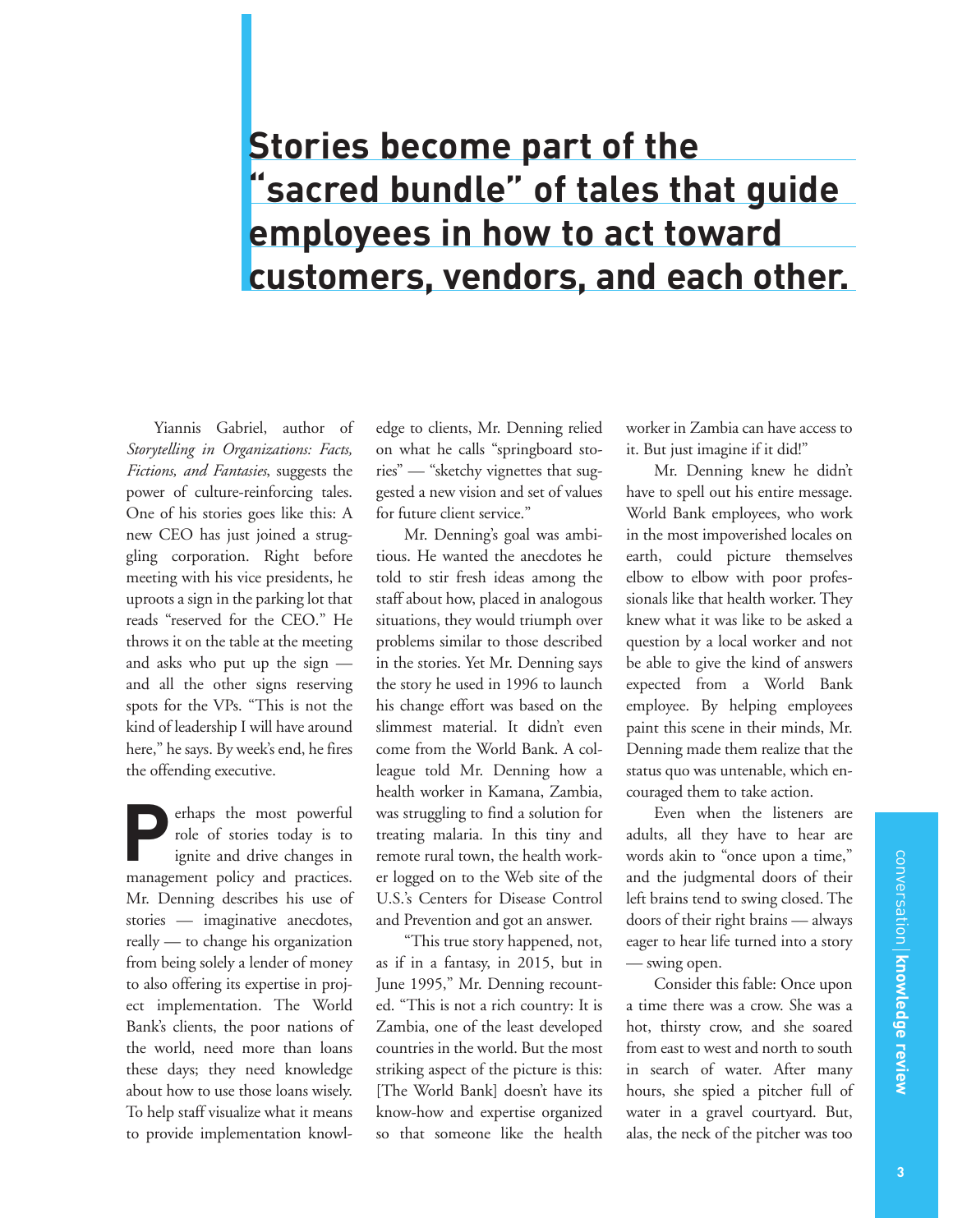narrow for her to insert her beak. What could she do? As her black feathers baked in the sun, inspiration struck. She picked up a bunch of stones from the courtyard, and tossed them, one by one, into the pitcher. As the water rose to the rim of the pitcher, she could drink.

This Aesop fable has a moral: Necessity is the mother of invention. But the moral, however relevant, is not what's most notable to a student of storytelling. What's remarkable is that when listeners hear the start of such a story whether fable, personal remembrance, or corporate myth — they implicitly agree to a certain set of rules as an audience. Rather than judge the veracity of each fact presented, as they would in a traditional analytical presentation, they tend to let the facts slide (what would be the point of arguing over the reasoning powers of a crow?).

As Yiannis Gabriel says, stories coax listeners into colluding with the storyteller to find meaning, no matter how fantastic or fanciful the story may sound. Squished mice? Thirsty crows? No matter. Stories quiet the nettlesome nit-picking of left-brain thinking and stimulate people's creativity.

ou may wonder, if you don't fancy yourself a storyteller, just where do you come up with relevant stories to tell in a corporation? Don't get the impression that most of your tales should come from Aesop or from other fiction. Most come from your own experience. From childhood. From college. From work. From military experience.

Professor Gabriel recalls a story from a naval training camp. Recruits were standing for inspec-

## **Storytelling Resources**

Works mentioned in this review.

Stanley Bing, *Throwing the Elephant: Zen and the Art of Managing Up* (HarperCollins Publishers, HarperBusiness, 2002), 240 pages, \$20.95.

Stephen Denning, *The Springboard: How Storytelling Ignites Action in Knowledge-Era Organizations* (Butterworth-Heinemann, 2000), 192 pages, \$24.99.

Robert Fulford, *The Triumph of Narrative: Storytelling in the Age of Mass Culture* (Broadway Books, 2001), 158 pages, \$11.95.

Yiannis Gabriel, *Storytelling in Organizations: Facts, Fictions, and Fantasies* (Oxford University Press, 2000), 266 pages, \$24.95.

Spencer Johnson, *Who Moved My Cheese? An Amazing Way to Deal with Change in Your Work and in Your Life* (Penguin Putnam Inc., 1998), 94 pages, \$19.95.

Doug Lipman, *Improving Your Storytelling: Beyond the Basics for All Who Tell Stories in Work or Play* (August House, 1999), 219 pages, \$14.95.

Jack Maguire, *The Power of Personal Storytelling: Spinning Tales to Connect with Others* (Penguin Putnam Inc./Jeremy P. Tarcher, 1998), 253 pages, \$16.95.

Bill Mooney and David Holt, *The Storyteller's Guide: Storytellers Share Advice for the Classroom, Boardroom, Showroom, Podium, Pulpit and Central Stage* (August House, 1996), 208 pages, \$23.95.

Peg C. Neuhauser, *Corporate Legends & Lore: The Power of Storytelling as a Management Tool* (McGraw-Hill, 1993), 161 pages, \$18.

Annette Simmons, *The Story Factor: Secrets of Influence from the Art of Storytelling* (Perseus Publishing, 2000), 272 pages, \$25.

tion before receiving furloughs. They shifted nervously. The commanding officer could cancel their furlough for the least reason. On one occasion, so the recruits said, the officer had asked them to lower their trousers while standing to be inspected. He then canceled everyone's leave — because the men were wearing a motley selection of briefs rather than the official Navy-issued white boxers.

If you were to recall a similar humorous memory, you could use it, for example, to illustrate the kind of controlling behavior you abhor.

conversation

**knowledge review**

conversation | knowledge review